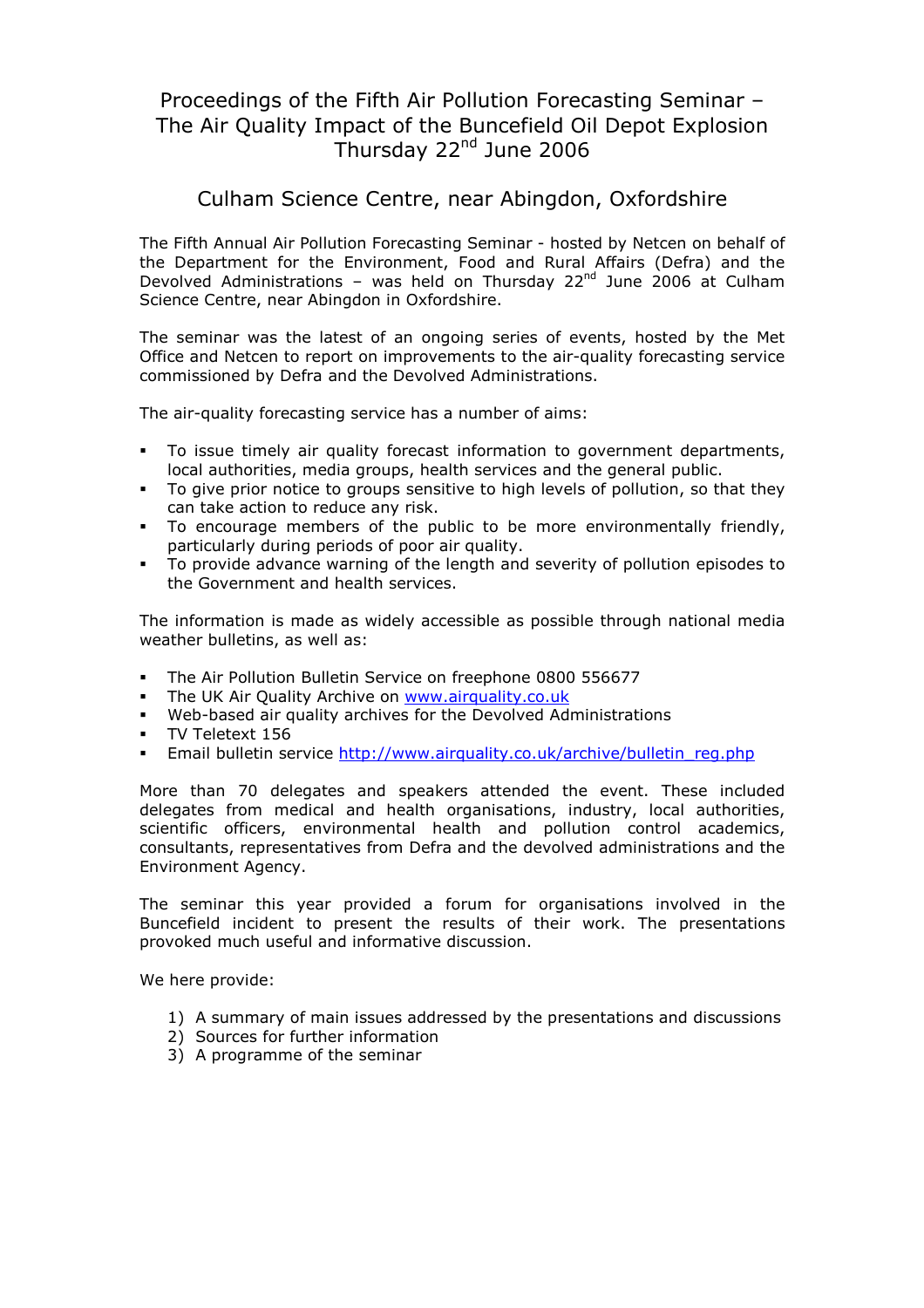#### The following is a brief summary of the presentations and discussion:

Buncefield was the largest industrial fire in Europe for over 50 years. Estimations using the National Atmospheric Emissions Inventory have shown that the fire released 5% or more of annual UK air emissions of some pollutants –  $PM_{10}$ ,  $PM_{2.5}$ and benzo(a)pyrene. Emissions of other pollutants such as  $NO<sub>2</sub>$ , CO and NMVOC were lower at < 0.1% of total annual emissions.

The emergency response team of the Chemical Hazards and Poisons Division (CHaPD) of HPA was quickly in action following the explosion, which took place at around 06:00. The team worked with local and regional services and the NHS to form the Health Advisory Team (HAT) that advised multi-agency GOLD command. The team quickly received modelling input from the Met Office and the Environment Agency and requested environmental monitoring.

Local, portable indicative air quality monitoring by Netcen showed high concentrations of particulate matter and unburnt hydrocarbons close to the fire. The Netcen team could see the plume rising quickly overhead, but could not detect increased concentrations downwind, where the plume appeared to be close to the ground. Concentrations of pollutants measured in nearby residential areas were low. There was much discussion of the methods used by Netcen and the difficulties in deploying emergency-response air quality monitoring equipment quickly to the scene of such an incident.

Data from UK national air monitoring networks were analysed in detail but, todate, these show no evidence of significant ground level air quality impacts from the Buncefield plume. Likewise, similar analysis of national monitoring data from Northern France also showed no evidence of any major ground-level impacts.

Additional data available from the local and regional monitoring networks coordinated by King's College Environmental Research Group has shown some small and short-term (15-minute)  $PM_{10}$  peaks at a few sites in Hertfordshire, North London, Surrey and Sussex. Modelling by the Met Office using the advanced NAME III system confirms that the air arriving at these sites at the times of the peaks could have come from the Buncefield area.

Despite these sporadic transient events, comparison of ground-level air quality data with health-based air quality standards shows that pollution levels remained "low" or just into the "moderate" category at all national and regional monitoring locations in the southeast, for the duration of the incident.

Airborne air quality measurements of the plume by the Met Office instrumented FAAM aircraft showed that the plume was mainly composed of black soot. Carbon Monoxide (CO) and Oxides of Nitrogen (NO<sub>x</sub>) were detected but not in large quantities. Concentrations of toxic PAHs and Dioxins measured in the plume were small.

The Met Office undertook detailed modelling of the plume both before and after the event. This involved large uncertainties, especially in the early stages when the composition and amount of fuel burning was not known accurately. Observations by civilian aircraft helped to fine-tune the Met Office model results. Due to the exceptional plume buoyancy and meteorological conditions, the smoke and other emissions from the fires rose high into the atmosphere before dispersing. This helps explain why ground level impacts on air quality were minimised.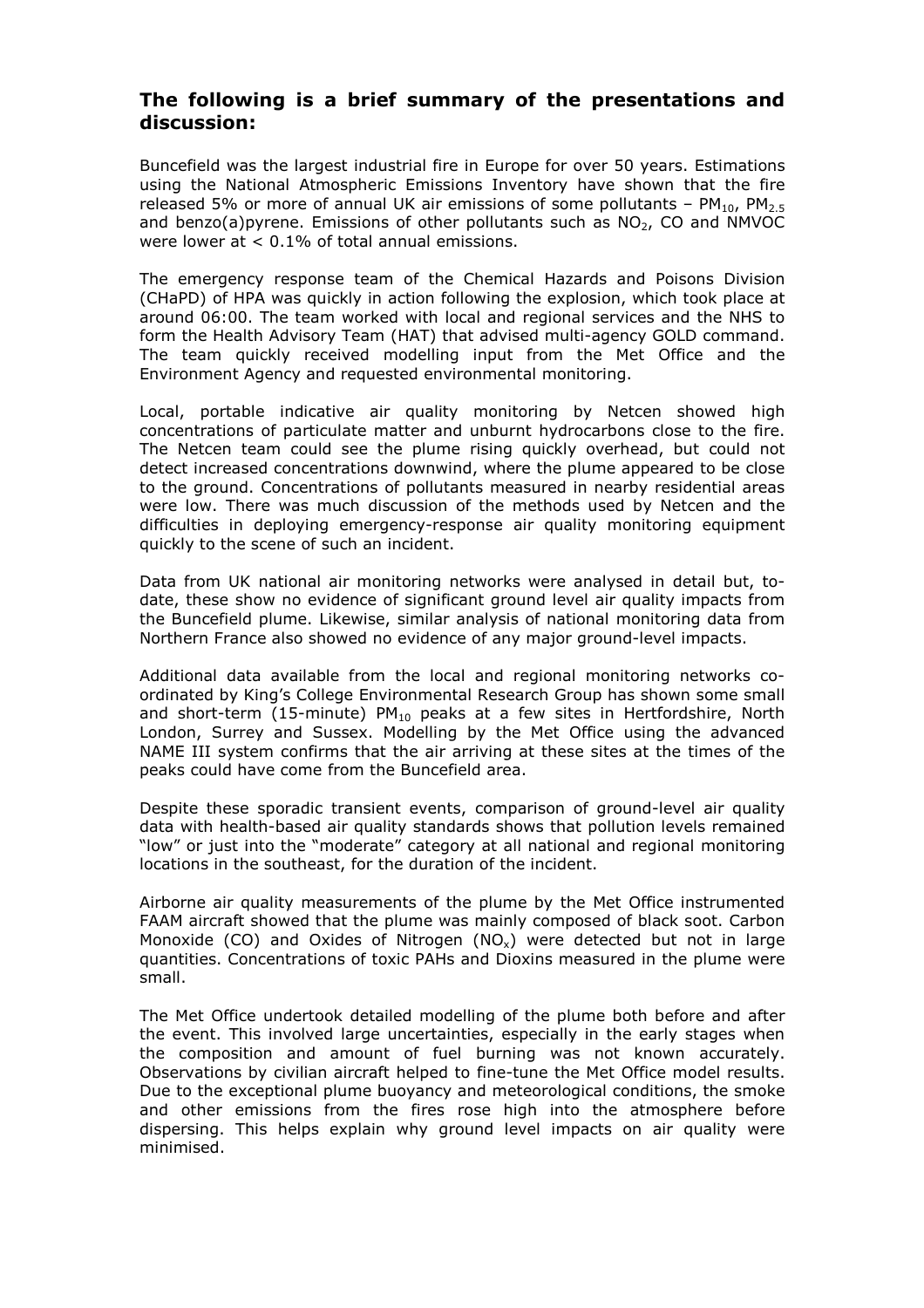Was it fortunate that the plume dispersed in this way or inevitable given the nature of the fire? To answer this question, the Met Office has modelled several "what-if?" scenarios as follows:

- Windy conditions.
- Uncontrolled burning.
- Summer convective conditions.

Their conclusion was that, even under this wide range of conditions, the modelled predicted ground-level pollution concentrations would not have been significantly worse.

The Health Protection Agency has carried out three surveys of the public health impact of the incident:

- Review of A&E case notes (acute effects)
- Population survey (public concerns)
- Occupational Health survey ('high exposure' group)

The A&E case notes review discovered that 77% of those attending A&E due to the impact of Buncefield were from the emergency services. In most cases, this was because standard advice was issued suggesting that they should do so. Of the 244 cases reported, only 22 required further attention such as admission or referral to GP. This included the physical injuries from the explosion itself. There was an initial 65% increase in A&E workload but, after 24-hours, this returned to normal.

A random sample of 5,000 people was also surveyed for their concerns following the explosion; a 40% response was obtained- typical for this kind of study. Almost half of the people surveyed were worried about potential long-term health impacts, whilst around a quarter were worried about short-term effects. Only 6% said they were specifically concerned about the smoke plume. Over 40% indicated that they were satisfied with the advice obtained.

A comprehensive survey of occupational health departments in the agencies involved in the incident is currently underway.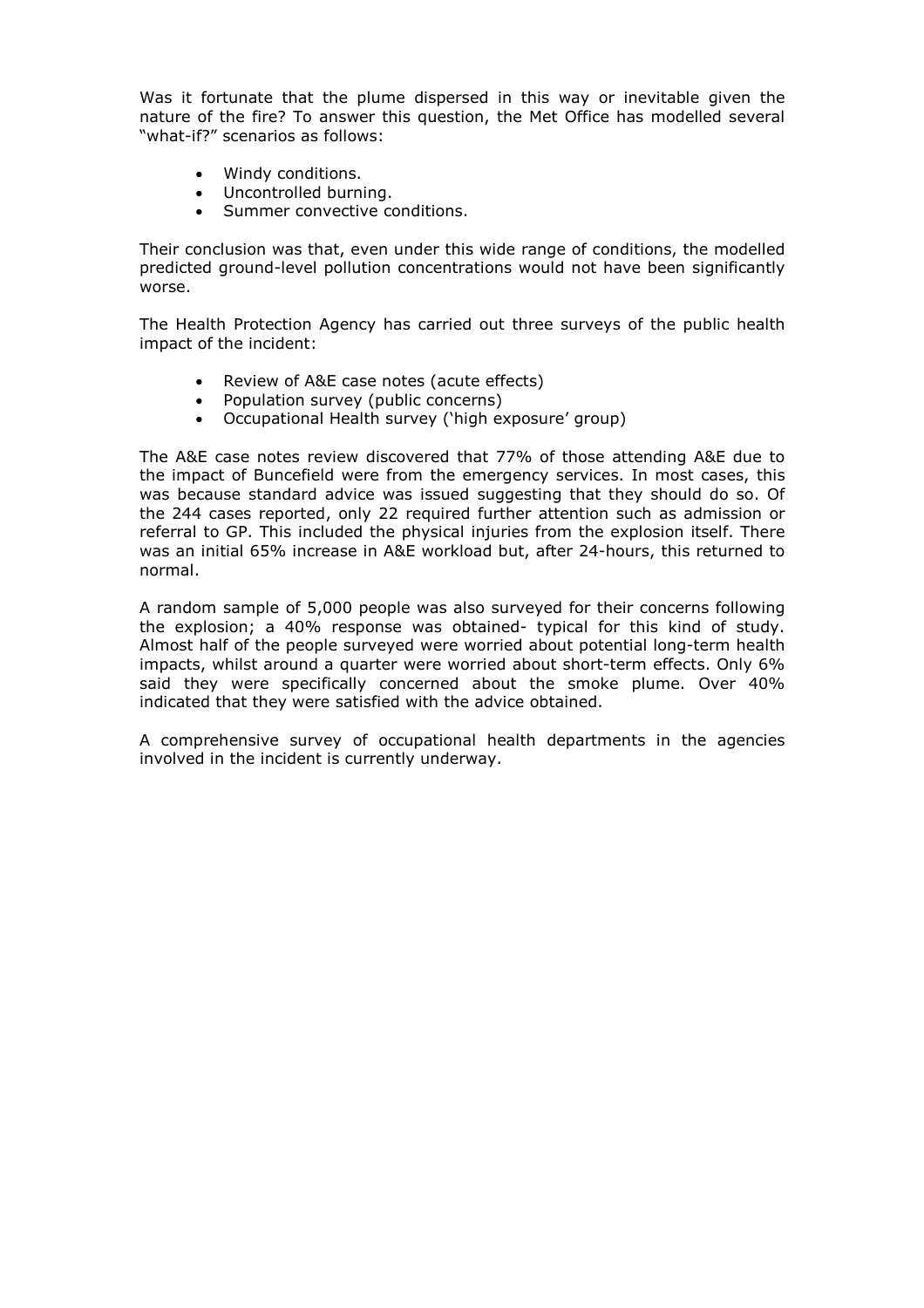### For further related information on Buncefield please see:

Buncefield Investigation http://www.buncefieldinvestigation.gov.uk/index.htm

Defra

http://www.defra.gov.uk/environment/airquality/buncefield/index.htm

Health Protection Agency http://www.hpa.org.uk/

Met Office http://www.meto.gov.uk/index.html

King's College London Environmental Research Group http://www.erg.kcl.ac.uk/erg/asp/erghome.asp

Department of Health

http://www.dh.gov.uk/PolicyAndGuidance/HealthAndSocialCareTopics/AirPollution /fs/en

The UK Air Quality Archive www.airquality.co.uk

Copies of all the presentations from the seminar are provided in pdf format in the Research Information section of the Air Quality Archive (www.airquality.co.uk).

Much of the work is reported in the recent publication ' Interim Review of Air Quality Aspects of the Buncefield Oil Depot Explosion' - authored for Defra by Netcen, the Met Office and the Health Protection Agency.

For further details of the UK air quality forecasting service, please contact paul.willis@aeat.co.uk.